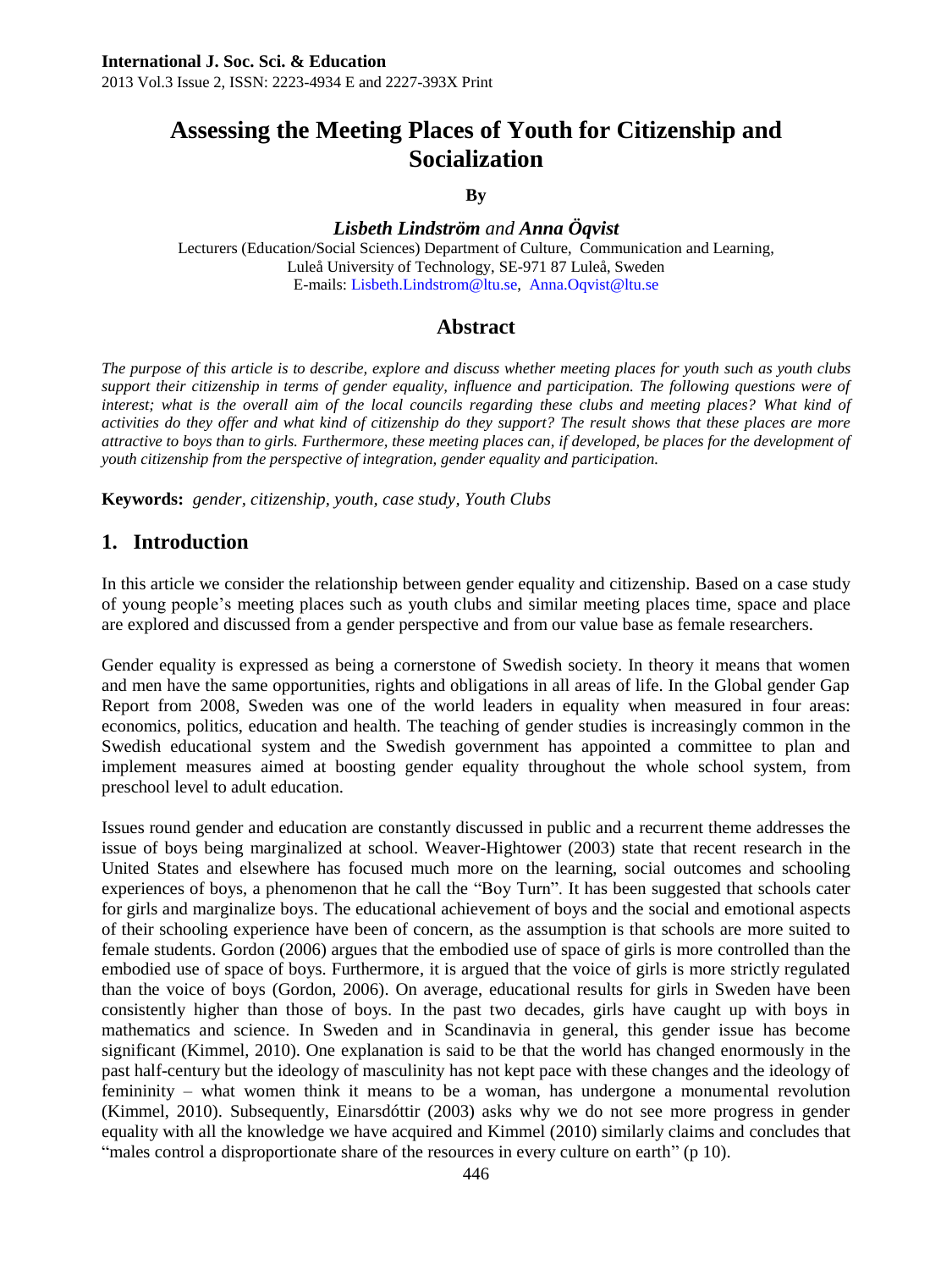Young people"s leisure time, their time outside school, and its contribution to the development of our society are frequently investigated in countries such as Sweden. Many young people spend their time at youth clubs, particularly boys who mistrust the school system. We know very little about their expectations of their visits, or those of girls" entering the leisure sector and attending youth clubs. We also know very little about what the attraction of these meeting places are, why they go there, the fulfillments of their needs as well as the development of their skills (Lindström, 2009).

Earlier research from the 1980: s has found that boys are more active and frequently engaged in more exploratory activities (Block, 1983; Eaton & Enns, 1986) and that they tend to be more aggressive. Compared to boys, girls were found to prefer manual activities like drawing, painting, and cutting and pasting and they were more often found to be in the arts and crafts area (Pellegrini & Perlmutter, 1989). Furthermore they were found to prefer singing, dancing and dressing up. Boys were found to use a greater degree of space and play outdoors more often (Pomerleau, Bolduc, Malcuit & Cossette, 1990). Shaw (1994) argues that leisure is not a gender-neutral aspect of social life and Connell (1987) claims that we need to understand the power relations between male and female in voluntary organizations such as clubs.

For Swedish authorities like the government, county councils and local councils, leisure is an important link in the process of encouraging young people to become democratic, participatory and active citizens. Resources have been put into the leisure sector, distributed by the National Board for Youth Affairs, for different projects aimed at supporting young people"s initiatives. Swedish authorities have seen youth clubs and similar meeting places for youths as an arena for the development of young persons´ citizenship and an interesting question is whether this contributes to the development of young people"s citizenship, both male and female. Arnot (2006) states that the relationship between gender and citizenship is complex and needs to be debated more openly and thoroughly. For example Parkin (2000) argues that in order to actively participate in citizenship here and now, girls have to be able to take active positions in social, cultural, embodied and spatial relations.

## *Youth clubs and similar meeting places for youth*

The main characteristic of the local council"s youth clubs (fritidsgård) and similar meeting places such as the House of Youth or House of all Activities is that the leisure activities should be open for everyone whenever he/she wants to visit the club. Youth clubs, youth houses and similar meeting places do not require a membership card and there is no registration of who is present. These meeting places are open for all young people from the ages of 13-25 and they are almost free of charge. It is free for the young people to come and go whenever they want and there are no demands to "do" things. They can just hang around or take part of the offered activities, such as table tennis, parlour games and so forth. The visitors may start activities related to their own interests, such as forming a film club or making outdoor trips. Open leisure activities are sometimes run and organized by the local councils themselves or alternatively, run by organizations and associations and run with funds from the local councils.

Drawing on a case study of a Swedish local council in the North of Sweden, instructed observations are carried out of all meeting places for youth in this particular local council. To get a holistic picture of the geographical location of the meeting places or youth clubs, studies have been done of the indoor- and outdoor environment, as well as of the equipment and facilities offered at the different places.

The purpose with this article is to describe, explore and discuss whether these meeting places for youth support their citizenship in terms of gender equality, accessibility, sustainability, integration, influence and participation.

## *Disposition*

In this article we will address different perspectives of youth citizenship. Firstly, we will discuss the concept of citizenship and gender equality and facilities, spaces and voices of young people. We will also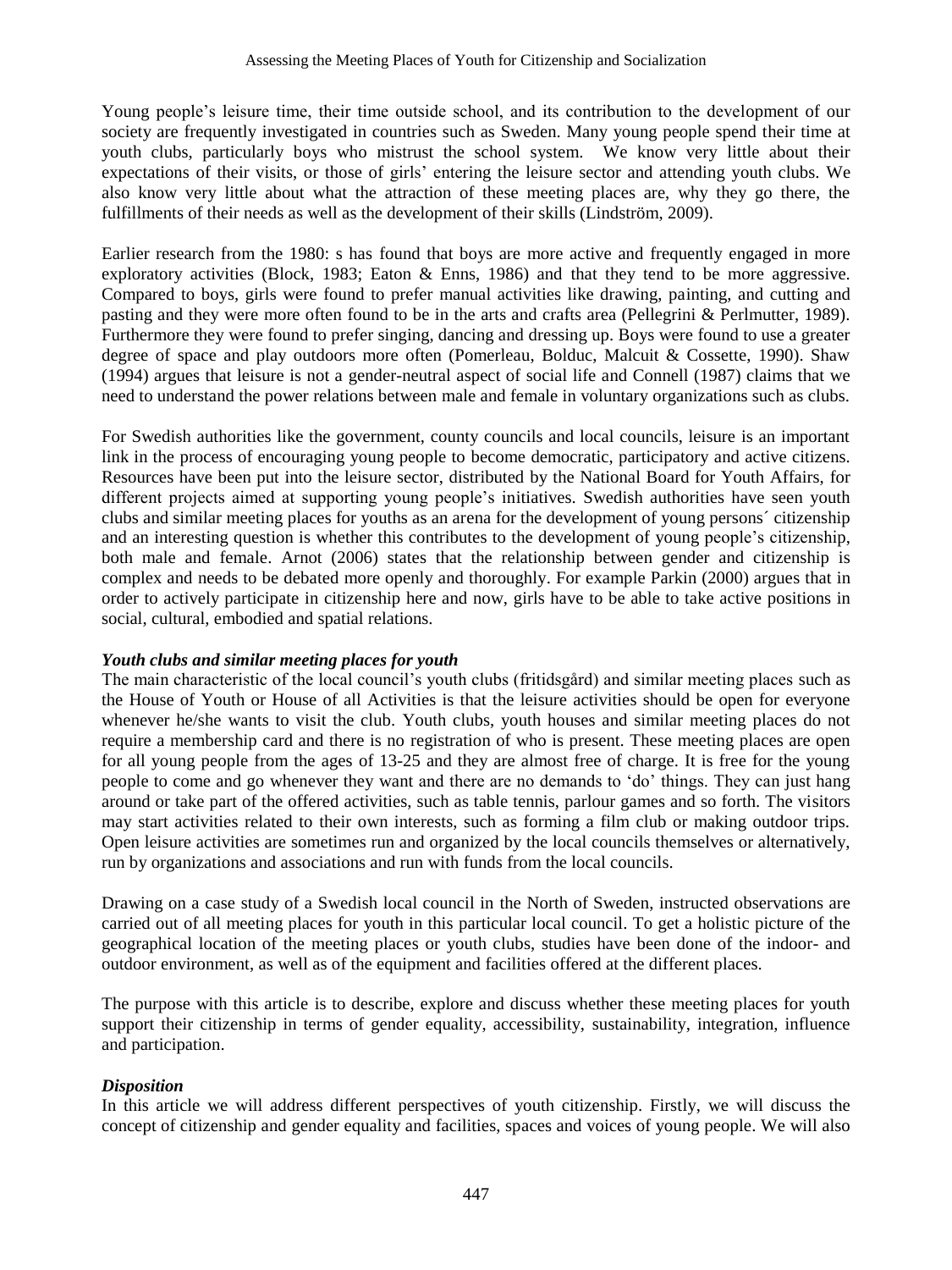present the research design and the methodological framework. In the discussions we argue that the case study has shown that visitors can, if they are interested, take a role in their own transition for citizenship.

#### *The production of citizenship*

Arnot and Dillabough (2000) have argued that an important aspect of schooling is the production of citizenship. However, Arnot (2009) claims that from a global perspective, educational systems are most likely to have embedded within them the conventional gender boundaries and hierarchies, producing and reproducing the hierarchies and power of masculinity that are associated with women"s oppression as well as traditional forms of femininity.

A citizen may be described as a member of a political community or a state, who has certain legal, social and moral rights, duties and responsibilities. Citizenship is a political concept with a variety of rights and responsibilities in a given political community. These rights and responsibilities change over time as the result of social struggle, economic change and shifts in governing ideology. Meer and Sever (2004) argue that people define their citizenship in many different ways, in relation to the local, national or global community. Citizenship is both a status or an identity and a practice or process of relating to the social world through the exercise of rights/protections and the fulfilment of obligations. Like power relations, citizenship rights are not fixed, but are objects of struggle to be defended, reinterpreted and extended. Citizenship can be a concept incorporating negotiations over membership, exclusion, roles, values, power and equality (Arnot, 1997).

Schild, Pererva and Stockwell (2009) argue that young people coming from marginalised or disadvantaged backgrounds in particular often lack appropriate communication channels and access to information; they articulate their concerns and interests in many other ways, which are often neither heard nor understood by policy makers, institutional representatives or youth workers. Kovacheva and Pohl (2007), in a study of disadvantaged youth and social inclusion argue that a key factor for the success of policies is defining policy objectives in a way that begins from the individual"s life perspective and needs, not from the institutional perspective or considerations. Measures in support of youth should build upon the biographical perspective of the young person and his/her subjective orientations, values and skills, and allow them to take a role as key actors in their own transitions and integration.

#### *Citizenship and Gender*

Much of what is written today about citizenship originates in the theories of Marshall in the 1950s (Marshall & Bottomore, 1996; O´Connor, 1993).

Marshall"s conclusions have been criticised, however, primarily because the conception essentially describes men"s citizenship (Torres, 1998; Arnot, 2006; Ahmad, 2006; Faulks, 2006; Lockyer, 2003). Another difficulty in ´respect to Marshall"s theory is the question about whether there is a single version of citizenship or if there can be many diverse and different formulations of citizenship according to different social and cultural traditions (Turner, 1993). Mouffe (1992), argues that full inclusion is a process and Lister (1997) argues that women"s´ gendered interests need to be defined as a citizenship struggle and as a part of the common good. Hence, Gordon (2006) claims that notions of citizenship are connected to the idea of a rational individual making decisions, constructing aims, and choosing how to accomplish them.

Yuval-Davis (1997) criticises Marshall because social division and social position related to gender, ethnicity, class and so forth have not been problematized in his work. She stresses that these aspects are crucial to the construction of citizenship as well as individuality. Furthermore, she argues that Marshall"s definition of citizenship as membership of a community rather than of the state is too vague. She contends that his notion of citizenship is too narrow because of people"s membership in different communities wherein citizens can have different possibilities and positions depending on, for example, gender or ethnicity. Yuval-Davis (2002) states that ethnic, class and gender differences play particularly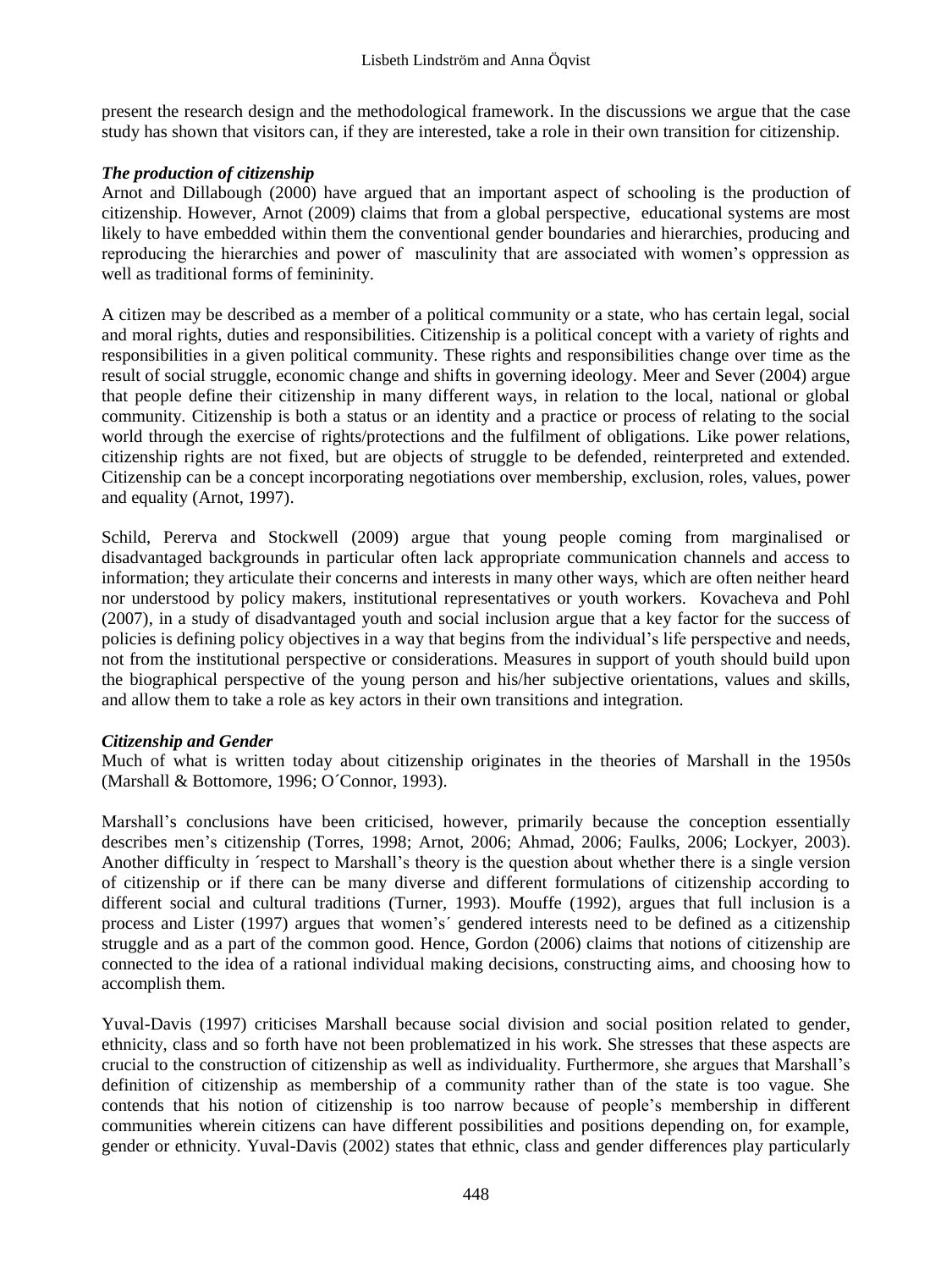important roles in construction and delineating spaces, especially urban spaces. She describes this as the space in which the theatre of citizenship is taking place on a daily basis. Similarly, Banks (2008) argues that group differences are not included in a universal conception of citizenship. Consequently, the experiences of groups that have experienced structural exclusion and discrimination such as women are suppressed.

Pnina Werbner and Yuval-Davis (1999) contend that modern citizenship is inserted into a social field of competing, heterogeneous and partially overlapping discourses. For Werbner and Yuval-Davis, citizenship is a social and political construction that defines the limits of state power and where a civil society or the private sphere of free individuals begins. They are hopeful about the future of the concept and maintain that discourses of citizenship constitute horizons of possibility (Werbner and Yuval-Davis, 1999). They state that national and transnational citizenships constitute two coexisting and interrelated modalities of citizenship. In that sense, they argue, the work of citizenship becomes a work for the future, for generations yet to be born. Gender can be a major building block in people"s citizenship. As a social institution, gender is a process of creating distinguishable status for the assignment of rights and responsibilities. Eckert & McConnell-Ginet (1995) and Shaw (1994) argue that gender is not a matter of two homogeneous social categories associated with being female and the other with being male. Gender constructs are embedded in other aspects of social life and in the construction of other socially significant categories such as those involving class, race or ethnicity. Lorber (1994) notes how, in almost every encounter, human beings reproduce gender divisions and behave in the ways they have learned are appropriate for their gender status.

#### *Facilities, space and voices*

Helve (2001) has investigated the value structure among young people in Europe in order to find out their ideological preferences. The ages she investigated ranged from 16 to 19. Her study showed that although different value structures can be found among young people, only a few clearly belonged to just one category. The values the youths preferred were in accordance with the situation in which they found themselves. Significant differences in boys´ and girls´ values were found. Girls valued environmental issues more than boys and the latter valued technology and science more than girls. With respect to gender differences, girls valued humanism and equality more than boys, who valued technology and economic welfare more (ibid). This means that the same young person may choose the position of an individualist in some situations and of a humanist in others. Helve, therefore, claims that it is worth asking what type of citizenship will suit young people with non-fixed values and a variety of sub-cultures.

Similarly, Eckert and McConnell-Ginet (1995) claim that during the course of people"s lives they move into, out of and through communities of practice, continually transforming identities, understanding, and world view. Furthermore, they suggest that progressing through the life span brings ever-changing kinds of participation and non-participation, context for belonging and not belonging in communities. A single individual participates in a variety of communities of practice at any given time, and over time, such as the family, school or at the youth club. Shaw (1994) argues that positive and negative aspects and outcomes of women"s leisure are related to the type of activity, the social context, the degree of selfdetermination or choice and to other structured power relations.

Hey (1997) claims that a girl´s conception of herself as acceptable is dependent on the separation between mind and body, as well as a tight disciplining of the body. Furthermore, they suggests that girls at school are controlled by teachers and by other students, particularly by (some) boys and also by (some) girls. Frost (2003) argues that, in a devious link to consumer capitalism a prevalent notion in the West is that young people are experiencing a significantly different relationship to their bodies than previous generations.

Gordon, Holland and Lahelma (2000) state that bodies in space are constructed as female or male and, furthermore that different expectations are inscribed on them. The use of voice is, they argue complex for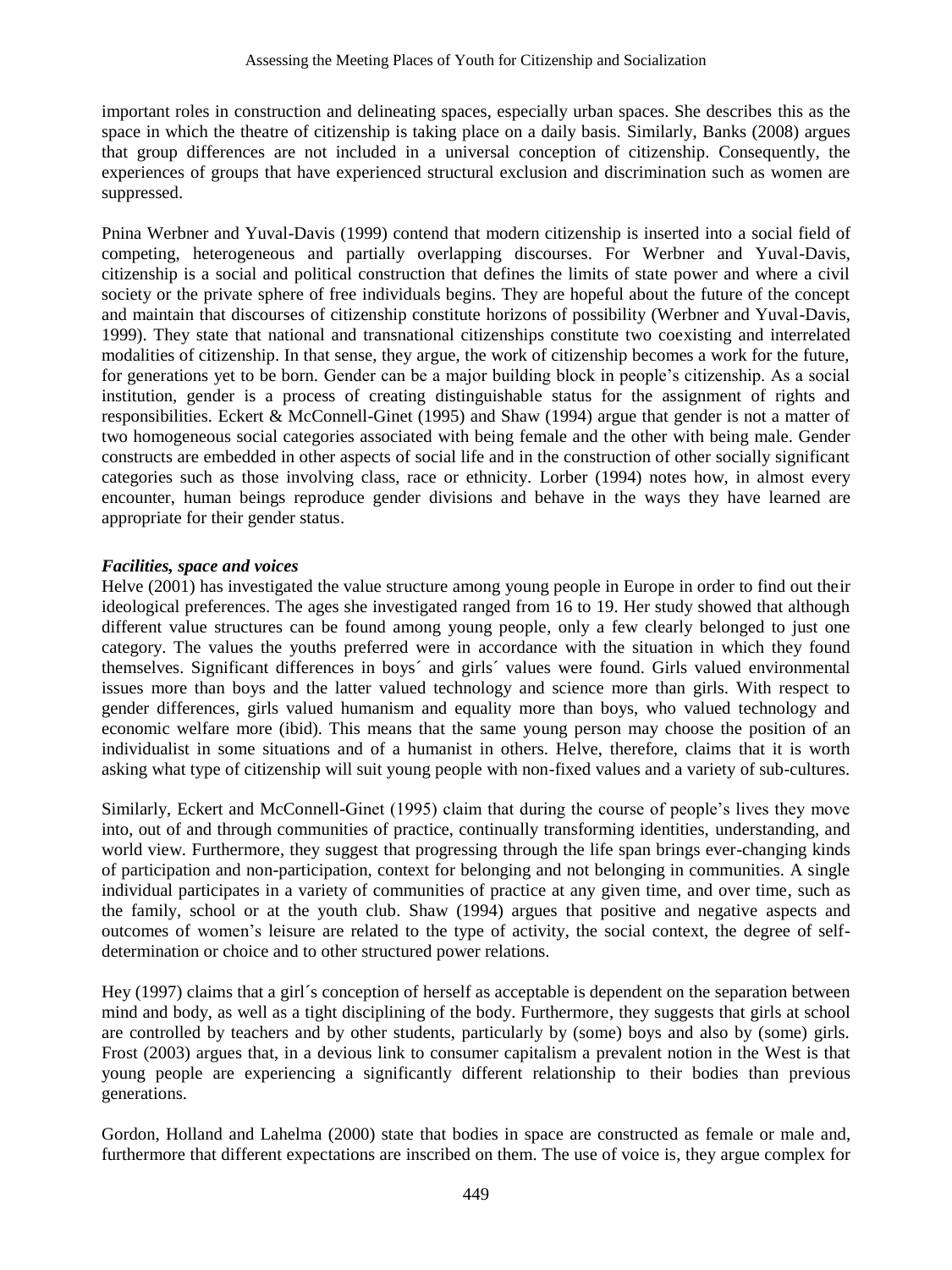girls. Research revealed that school girls were found to be more passive in space and their bodies were supposed to be more contained and their voices quieter. They state that the embodied activities of girls and boys in space are interpreted differentially. In order to exercise agency and to become individual citizens, girls were found to balance between the suitable speech of womanhood and the desire to talk back, as talking back is found to be a necessity if girls are to grow up to be empowered women. Girls tried to invade a physical space in an embodied way rather than be metaphorical space invaders. Silent girls were found to often mask pain and disappointments but could also enjoy an enabling space where they could concentrate on educational achievement or on their own fantasies.

Eckert and McConnell-Ginet (1995) state that language is a primary tool people use in constituting themselves and others as "a kind of" people in terms of which attributes, activities, and participating in social practices can be regulated. Furthermore, how people talk expresses their affiliations with some and their distancing from others. Within communities of practice, the continual modification of common ways of speaking provides a touchstone for the process of the construction of forms of group identity in the meaning and sense of belonging to a group.

In earlier research, West and Zimmerman (1987) argued in their groundbreaking article that an understanding of how gender is produced in social situations will afford clarification of the interactional scaffolding of social structure and the social control processes that sustain it. Twenty years later, Deutsch (2007) claimed that we need a shift from discussions about the creation of doing gender to illuminating how we can undo gender. She proposed the adoption of a new convention to use the phrase "doing gender" to refer to social interactions that reproduce gender difference and use the phrase undoing gender to refer to social interactions that reduce gender differences.

# **2. The present study**

To give a partial picture of how citizenship and gender relations are being mutually constructed in this particular setting – the youth club and similar meeting places - a case study was thought to offer the optimal research strategy.

An ambition was to find an answer to the question of what kind of environments and facilities are organized for young people within their real-life context of the youth club and the meeting place (Yin, 1994; Alvesson & Sköldberg, 1994).

The following questions were of particular interest; what are the overall aims of the local council regarding these youth clubs and meeting places? Where are these meeting places located, what kind of visitors do they attract and what kind of facilities do they have and how are they used? What kind of furniture and equipment do they have and how are these placed and located in space? What colours and decorations are used? Finally, what kind of citizenship do these meeting places support in terms of gender equality, integration, participation and influence, sustainability, accessibility?

## *Research design*

The case study was conducted in an area which consists of thirteen local councils in the county council of Norrbotten in the north of Sweden. The county council has about 240 000 inhabitants and local council 73 000 and the geographical area is located in a coastal area. The choice of this particular local council was due to its number of meeting places for young people and its location in the north of Sweden. The research embraces all youth clubs and similar meeting places in the particular local council. In 2009, about 2 461 young people between the ages of 13-15 years old, 3 062 people between the ages of 16-18 years old and 7 176 people between the ages of 19-24, were resident there.

The research focused upon three meeting places, here labelled the Buttercup, the Magnolia, the Hibiscus, one house of youth labelled the Tulip and eight youth clubs here referred to as the Crocus, the Petunia,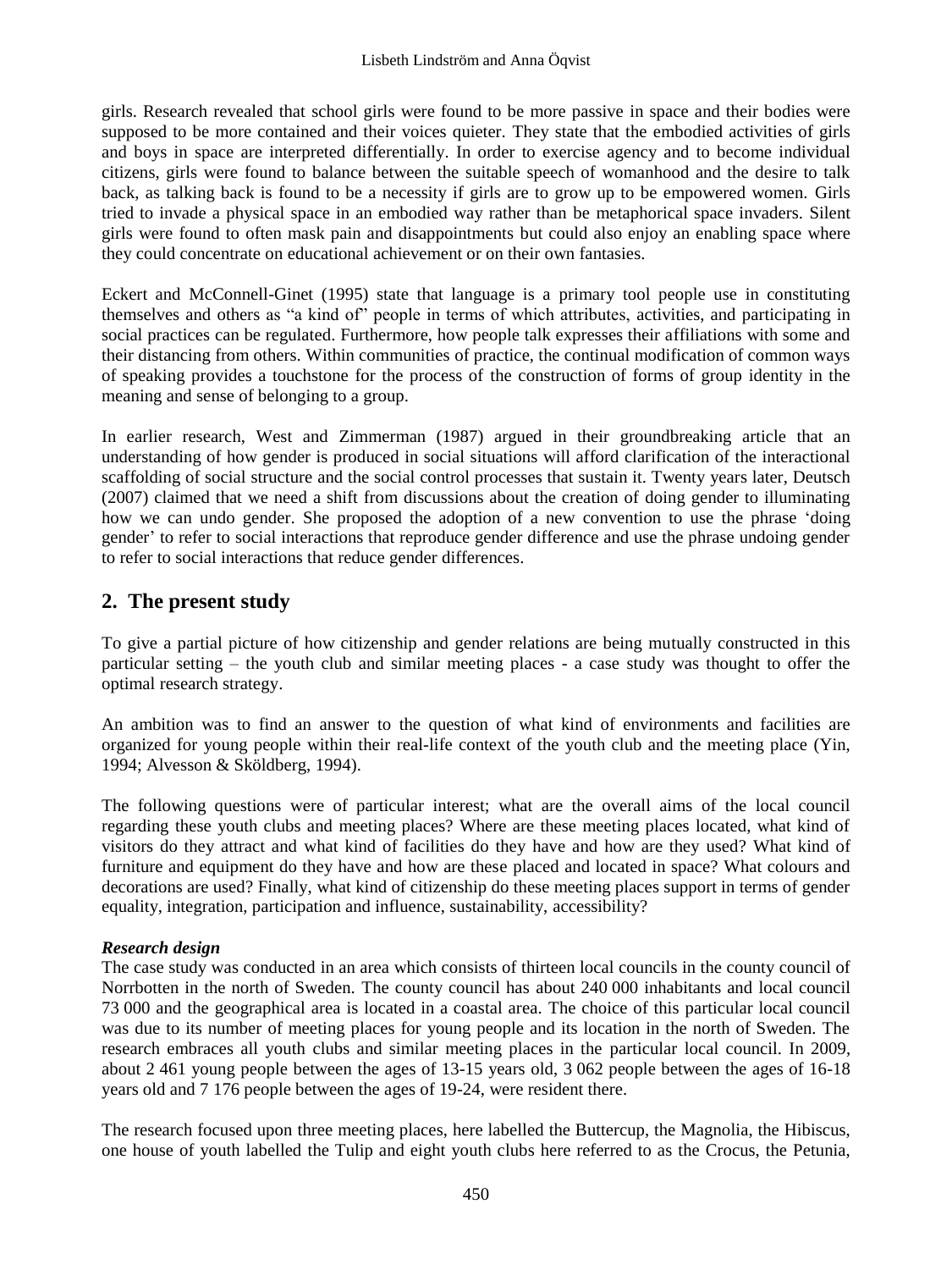the Bluebell, the Cactus, the Viola, the Begonia, the Marguerite, the Orchid and the Rose. Their opening hours were Tuesday-Thursday, 18.00-21.00 and weekends 18.00-23.00. In addition, they would occasionally open on special days; for example the Tulip opens on Christmas evening. All of them, with the exception of one particular youth club, are situated in the city centre, the others is situated approximately 30 kilometres from the city centre. The local council itself is responsible for three of the places; the youth clubs the Cactus, the Crocus and the Viola. Together with the church, the local council also runs the youth club the Tulip and one afternoon a week they are also responsible for activities at the Rose. The youth club the Rose is a youth club for citizens that have some kind of disability. The meeting place the Magnolia is run by the Swedish Hot Rod Association. The other two meeting places and five youth clubs are run by an economic association on assignment from the local council.

#### *Data collection and analysis*

To collect data, several study visits were carried out during a six month duration, during which all of the meeting places and youth clubs in this case study were visited. Each visit was several hours long; photographs were taken of the physical location and environment, together with facilities and equipment. Notes have been taken concerning the number of visitors, the use of the facilities and space, their accessibility and sustainability for visitors, the possibility to integrate visitors, the occurrence of spaces for participation and influence. The researchers´ own reflections were, after each study visit, tape recorded. These activities together with the actual findings provided concepts and the content served as a background to the creation of the categories necessary for the subsequent analysis of the empirical data.

The photographs were selected and analyzed from the perspective of gender and citizenship. They were placed in different maps marked with the categories gender and equality, integration, accessibility, sustainability, participation and influence. In a similar manner, the research notes and reflections were analyzed in relation to the relevant questions and categories, as well as from theories of citizenship and gender.

#### *Constructing meaning at youth clubs*

The result of the empirical study is structured as follows; firstly the overall visions and aims of the local council are presented, followed by the meeting places the Buttercup, the Magnolia, the Hibiscus, the house of youth and the Tulip. Finally, the youth clubs are presented within the subtitles "Familiar Youth Clubs" and "Institutional Youth Clubs".

The overall visions and aims for all youth clubs and meeting places within the selected local council are formulated in the following way on the local council's homepage:

Our vision is that open leisure activities in our local council, organized by the leisure board, shall contribute to all young people taking more place and influence in society regarding questions of concern. The target group for open leisure activities in our local council is youth between the age of 13 years and up [\(www.lulea.se\)](http://www.lulea.se/).

The three meeting places in the local council, the Buttercup, the Magnolia and the Hibiscus are situated in different parts of the council's area of responsibility. The meeting place The Magnolia is situated in an industrial area and is a place for young people to go to as well as for citizens interested in vehicle mechanics, snow mobiles and/or motor cycles. At Magnolia there is a café where visitors can rest, take a cup of coffee, read magazines, play billiards or flipper games. More than half of the visitors are males of differing ages. Some of the visitors originally come from countries such as Afghanistan and India. The Magnolia is also visited by minority groups such as gypsies. Two male members of staff work at the meeting place. The Magnolia shares the facilities with the organization "Swedish Hot Rod Association". Visitors at the Magnolia are invited to participate in other activities that are run by the Hot Rod Association.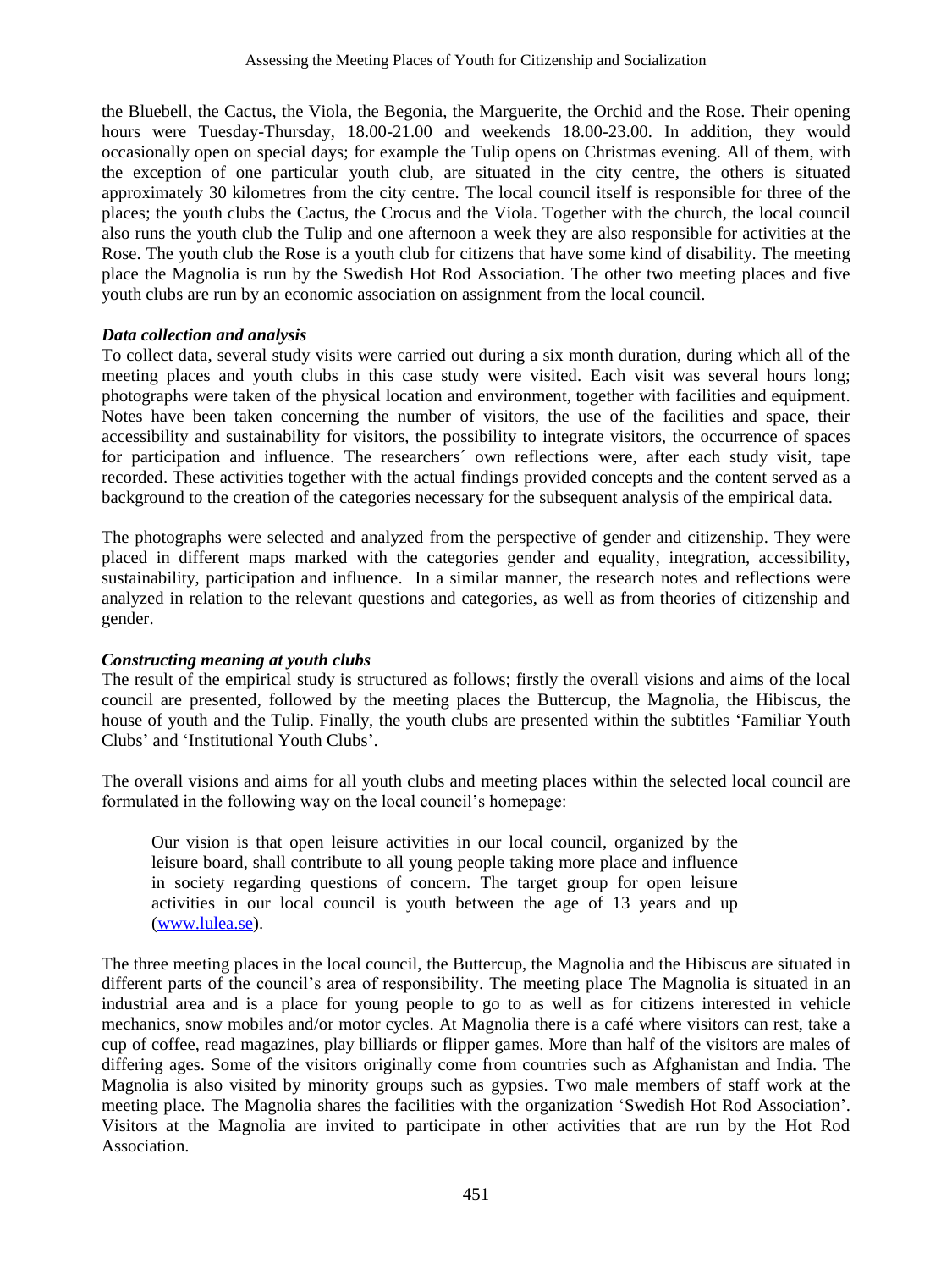The meeting place the Buttercup is a place situated about four kilometres outside the city centre, close to a compulsory school and a sports auditorium. At the meeting place there are three large rooms. Most of the rooms, except for the one with a kitchen, are coloured in black, and furnished with black sofas and tables. In this particular room there is also a television. In one of the other rooms it is possible to play musical instruments such as drums and guitar. A table tennis table has also been placed there. A very small part of the room was decorated with graffiti. The kitchen was a part of the room in which there were three small round tables placed. At these tables visitors could paint or make cloth printing, and a sewing machine was also placed here. Most of the visitors to the Buttercup are males up to 18 years of age.

The meeting place the Hibiscus is situated in the centre of a smaller village in the local council area more than 15 kilometres from the city centre. The Hibiscus is located in the same building as the sports hall. The meeting place is located upstairs on the first floor of the building. To get there one has to take the stairs or the elevator. Most of the visitors to the Hibiscus are males up to the age of 18 years. It is very seldom that girls visit the Hibiscus. A few times a couple of girls can drop in for some minutes and then leave again. Staff have tried to invite girls to come to the meeting place but have not been successful. They have informed young people at nearby schools and information can also be found on the local council"s homepage as well as on face book. At the meeting place they had a billiard table, in one of the corners of the room there were two sofas and a table placed. This was a room where visitors were supposed to sit down for casual discussion. Another corner was furnished with two sofas and a TV set. In this part of the meeting place visitors can play computer games and watch TV. At the meeting place, there was also a music room with guitars and other musical instruments that visitors can use.

#### *The house of youth, the Tulip*

The house of youth is situated in the middle of the local council"s city centre. It is located in a building of three floors. Its location close to stores, sports centers, the church and transportation means that they have visitors from all over the local council area. Most of the visitors are males, many of whom consist of different nationalities. A few times a year the house of youth has evenings that are only for females or males. At the Tulip, four staff are always on duty; 2 male and 2 female, of varying ages.

On the second floor, the entrance to the Tulip, visitors can find a large living room, a smaller room and a kitchen. In the smaller room visitors can play billiards. In one part of the living room there is a stage where it is possible to have small concerts. In the same area a wide screen television together with three small television sets are placed.

On the third floor of the building one can find three smaller and two larger rooms, together with a kitchen. One of the rooms is most often used by girls. It is colored in red, white and black. It has furniture with a TV set were visitors can play TV-games. Modern art has been placed on the walls. Mirrors have been set up on one of the walls and there are three high chairs placed in front of them. Another room is for creative activities such as drawing, painting or doing "pottery" for the Christmas or Eastern period. In another of the small rooms there is equipment for visitors interested in doing make up and/or doing their nails. Visitors have been involved in the designing of the room. Another room on the second floor has furniture with two sofas and a table. On the floor there is a mattress and pillows. The room is used for visitors who want to be more familiar with each other. In one part of the living room one can find an air hockey game, a fireplace, a smaller book shelf and two sofas and a table. This part of the building is even used as a discothèque. In another part of the living room visitors can play billiards and close to the billiard table is a smaller kiosk where visitors can buy soft drinks and candies. Visitors on this floor can also play parlor games, read magazines, play cards or watch video films. On both the second and third floors, decorations such as curtains, pictures, lamps and flowers give an impression of the area being a cozy place.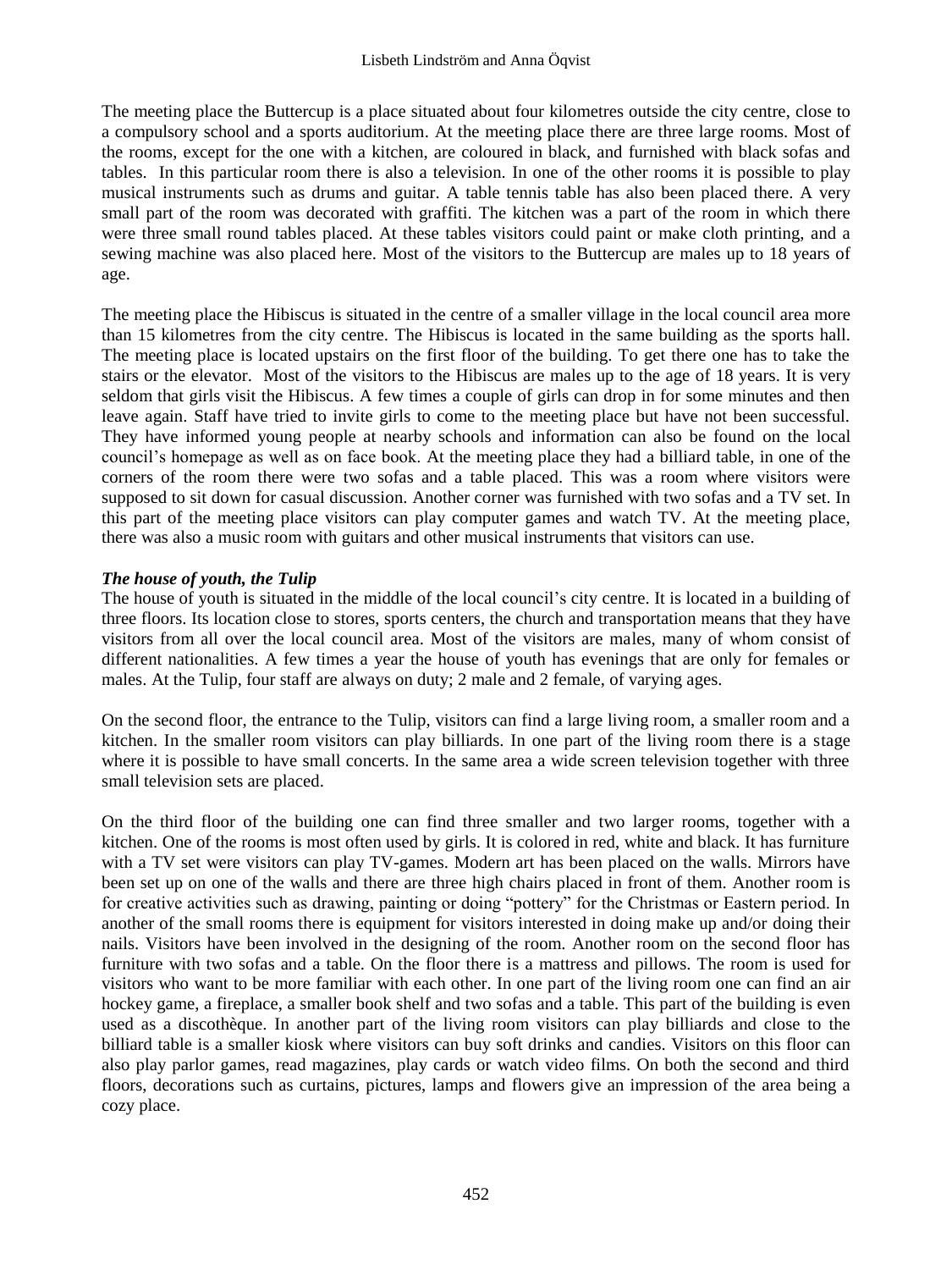On the first floor, or the basement one can find a music room, a movie room and a living room. They call the living room the "VIP-room". The rooms are painted in white and black furniture with sofas, mattresses and pillows.

#### *Familiar youth clubs*

This youth club, the Begonia is situated about three kilometers from the city centre of the local council area. This youth club shares their facilities with a leisure club aimed at young children of school age. When you come to the youth club as a visitor it presents a feeling of being at home. There is large kitchen furniture including a dinner table and chairs. In the huge function room one can find the table tennis table, small round tables and chairs, and on one of them a computer is placed. In one of the corners one can find two dark sofas, a table and a black bookshelf. Visitors can play table tennis, billiards, computer games, cards or chess. In the function room one of the sections is used for creative activities such as painting, sculpturing or modeling clay. Decorations of several of the walls are made in graffiti and in one of the rooms handprints in a different color from the wall are used as a braid. The decorations, carpets and color schemes at the youth club give an impression of being at home in a dining room. Approximately 50 % of the visitors are male and 50 % are female.

The youth club the Viola is situated a few kilometers outside the city centre, situated close to the compulsory school in a separate building. Close to the youth club is a centre for citizens, including children and young people, who have come as refugees to the local area. They can be families who have already received asylum or it can be people in different ages and gender coming in search of asylum.

The youth club has five rooms and a kitchen. One of the rooms has special furniture for screening. It is furniture of pleasurable sofas and the walls are colored in light colors. In this particular room one can also find a computer and a round table where visitors can play cards and parlor games. In another room visitors can play billiards and table tennis. In the same room there is also a corner, like a stage, were visitors can play music. This part of the room is painted in black and red, but in general this youth club is colored more in light colors than in dark colors. The youth club has a café were visitors can buy smaller dishes and soft drinks. In the largest room young visitors have used graffiti to decorate one of the walls. One can say that what is most specific for this youth club is its mission to work with integration.

Youth club the Crocus is situated a few kilometers outside the city centre of the local council and in the centre of the suburban area. Youth club Crocus is located in newly built and open premises and in the same building one can find a sports hall. When entering the youth club visitors first of all come to a function room. In the function room is a smaller area built as a café were visitors can buy tea/coffee or smaller dishes. The function room has furniture with four round tables with chairs. The chairs are orange and yellow and on the tables visitors can find fruit bowls. A black sofa, close to the TV set, is as well placed in the room. The walls are painted in white and the floor is in grey. There is also smaller function room furniture with two black sofas, two black armchairs, two floor lamps and two flying spots hanging over the white table. White is the dominant color as the walls and carpets are white. One large room is used as a movie room. White and grey are the dominant colors in the music room where visitors can play guitar, key board or drums. The creative room is large and has light furniture with a large table. In the room one can see paintings that visitors have done and one can also find an easel. One can also see drawings that visitors have done. The visitors to this youth club are roughly 50 % boys and 50 % girls.

Youth club, the Rose is open every Saturday from 12.30 until 15.30 during the period of October until May and shares its facilities with the Crocus. The youth club is established especially for disabled citizens of different ages. It is located in the same building as the youth club the Crocus. Visitors come from all over the local council area to visit the youth club that is situated in the newly built and open premises. Some of the visitors come and stay for many hours while others can stay just for some hours. Many of the visitors and their assistants would like to have the youth club open more months a year as it is very important for many of the visitors. For some of them it represents the only activity they have.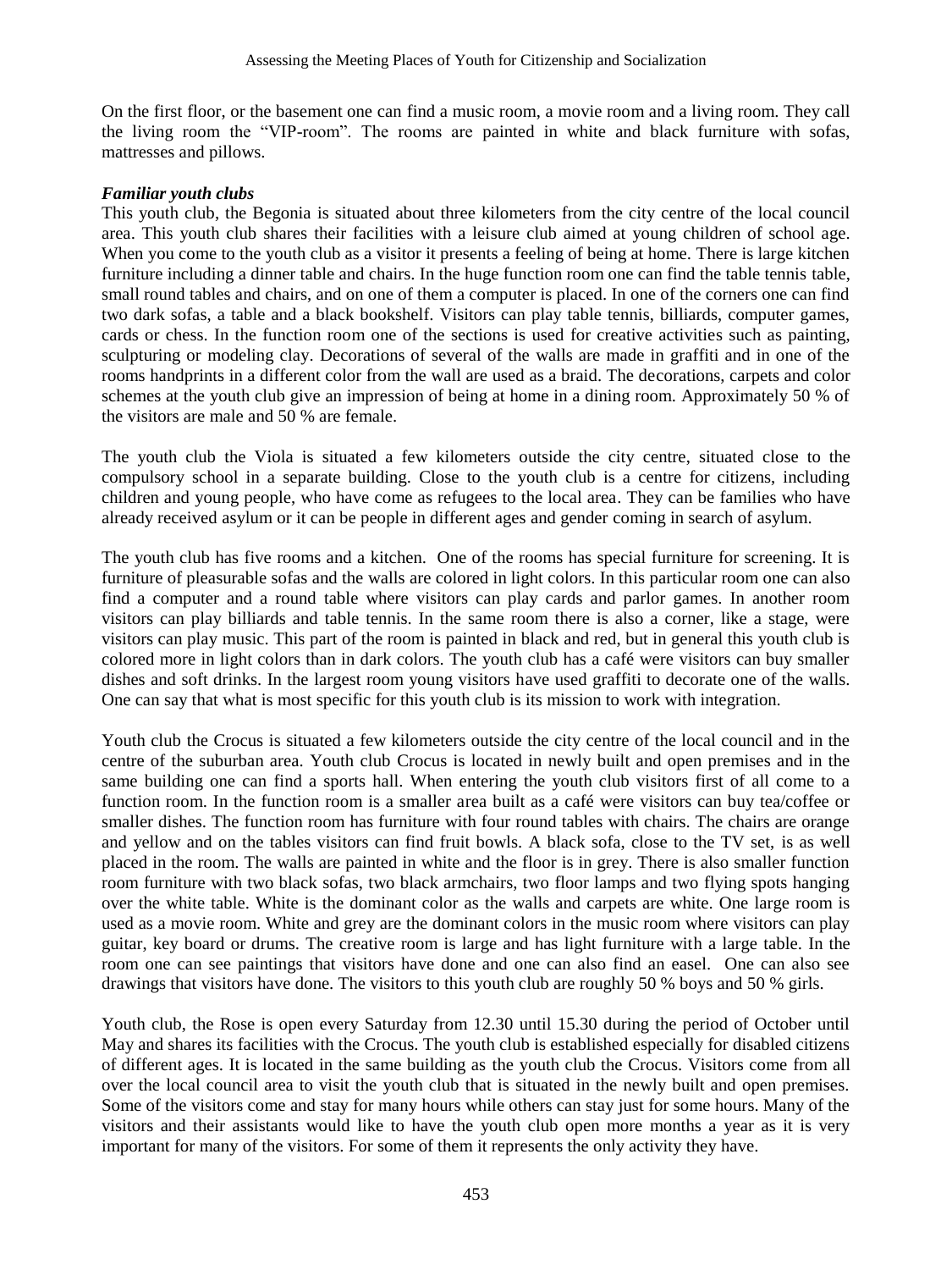The youth club is situated on the second floor but visitors in need of a wheel chair can also visit the youth club as it has an elevator. Visitors sometimes come with their assistants or with their friends or parents. Some of the visitors come to the youth club with public transportation such as a bus; others come with the mobility service, especially those who need a wheel chair. The youth club is run by the board of social care and the leisure board at the local council and is financed with public taxes.

At the youth club visitors can meet friends, have a cup of tea or coffee, play table tennis, play music, and watch a movie or do pottery. Sometimes they have special themes such as parlor games, bingo or having a discotheque. When it is time for a disco or for bingo the movie room, as used for the youth club the Crocus during weeks, is used. All the other facilities and equipment used during the week by youth club the Crocus are used by youth club the Rose on Saturdays. The visitors to this youth club are of different ages and their sex and disabilities vary.

#### *Institutional Youth Clubs*

The youth club the Bluebell is situated about five kilometres outside the city centre. It is located in the centre of the residential area and is directly connected to a compulsory school, a grocery store and a sports hall. The youth club has many rooms and areas of open space for their visitors to use. In one of the largest rooms the table tennis table was the only furniture together with a smaller sofa. This room was coloured green and white colours on the walls and with a carpet in light brown. This room also had a stage used for concerts and music events. The room felt very sparsely furnished. Another room had equipment for creative activities, which room was painted in pink. At the youth club the staff have their own office.

The entrance to the youth club is placed with direct access for the visitors to a very large room and to the kitchen. This room is furnished like a Café with a kitchen section and furniture with round tables and chairs. At these places visitors can sit down and have soft drinks, tea, and coffee or play cards or chess. In this large room they have also a billiard table placed in the middle of the room and in one part of the room one can find an air hockey game. A special room to show movies is also available and is furnished with sofas. The walls are painted in black and the sofas have blue fabrics. In one of the rooms they have a TV set. There is furniture with a smaller sofa and a table but there are no chairs placed in the room. One of the walls is decorated with a black flower painted on the wall. Most of the visitors to the Bluebell are males up to 18 years of age.

The youth club the Cactus is situated 15 kilometres outside the city centre. The youth club is in the same building as the bath house and the sports hall, both resident in the centre of the local council area. The youth club is located upstairs on the first floor of the building. To get there one has to take the stairs. Firstly the visitors come to a small hall were they also can find the table tennis table. The youth club consists of a kitchen and two more rooms. One smaller room consists of furniture with sofas. In that room visitors can play games such as "guitar hero" or "sing stars". The other room is much larger and in that particular room visitors can sit down on sofas to watch TV, play computer games, chess, cards, or parlor games. Another part of that room consists of sofas and there are several small round tables with chairs. In the middle of this room there is also a billiard table. The kitchen at the Cactus youth club is large with many possibilities of making bread, cookies or other dishes. The visitors at the youth club are most boys. When girls visit the club they are often interested in playing 'sing stars'.

The youth club, the Marguerite, is situated a few kilometers from the city centre. It is located in the centre of the residential area and is directly connected to a compulsory school, some grocery stores and a sport hall. The youth club has many rooms and areas of open space for their visitors to use. Some of the areas are used in the afternoons and shared with the nearby compulsory school. In that part of the youth club the table tennis table is placed. In one of the rooms they have an aquarium, two sofas and a TV set. In this room there are also some magazines that visitors can read such as PC magazine or illustrated scientific magazine. At the youth club the staff has their own office. At this youth club the furniture and the walls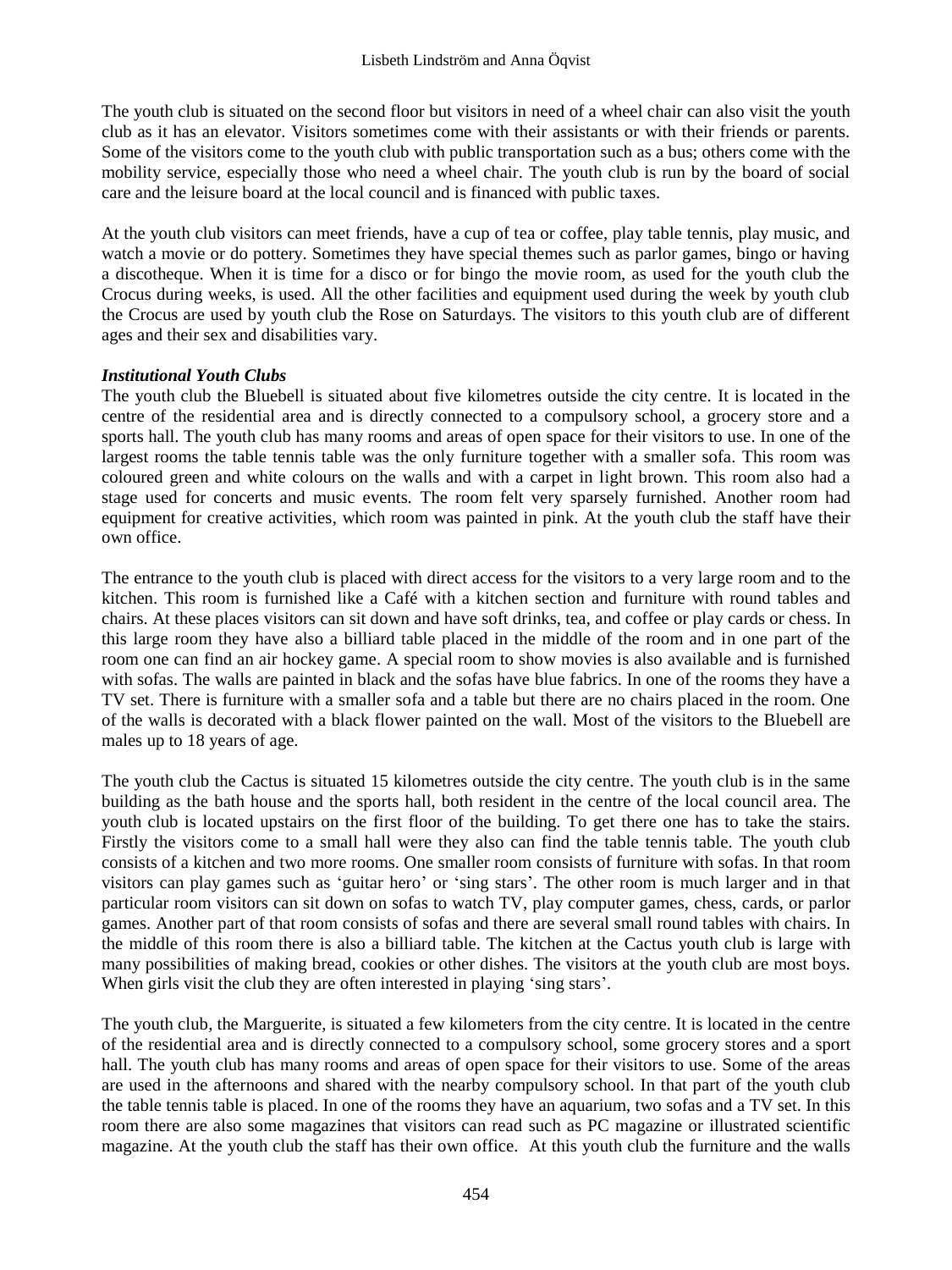are painted in blue and red. Young people visiting this youth club can also play billiards and chess and there is also a music room. There is a huge kitchen mainly used as a Café. A special room to show movies is also available and is furnished with chairs. As this particular youth club has lots of space the have furnished one of the corners with a big round sofa for more than ten persons. Another room had equipment for creative activities such as painting and these paintings were often put up on the walls of the youth club. Most of the visitors to this youth club are boys.

The youth club, the Petunia is situated in the centre of the residential area in the same building as a compulsory school. In the centre one can also find a grocery shop and there are also some restaurants and a church nearby. Close to the youth club one can also find the buildings of the university which are also situated in the local council. This is another youth club with a lot of space for their visitors. The staff has to walk between the different rooms that are a part of the youth club and can not see the spaces between them. In one large room one can find the table tennis table and the billiard tables and this room is painted in a light blue color. One of the walls in the room is painted with graffiti. At the youth club there is a special room to show movies and in the same room young people interested in music can play different musical instruments. In this room there also exists graffiti used as decoration. One room is especially furnished for visitors interested in experimenting with their hair or practicing their make up; this room is painted in a lilac color. At the youth club young people can watch TV, play TV games, chess and cards or paint. Visitors can hang up their paintings on quadrants of wood that afterwards can be hung up on the wall on small hooks. Many small paintings decorated the whole wall. At the café, visitors can buy candies, soft drinks, tea or coffee. Most of the visitors to the youth club are boys.

This youth club, the Orchid, is situated 30 kilometres from the city centre. The youth club is not situated in the centre of the suburban area. It is situated more than one kilometre outside the centre. In the centre one can find a sports hall, swimming pool, a few stores and the bus station. This means that visitors living on the edge of this part of the local council area have to walk some kilometres to use transportation in order to travel back from the youth club. The youth club is located in an older building and close to the youth club one can find a smaller sports hall. The facilities, equipment and the building give an impression of being old and worn. There are four rooms and a smaller kitchen on the same floor as the youth club. On another floor, one level up, one can find the music room, also a part of the youth clubs facilities. Staff cannot see the visitors that use the music room if they do not go there personally. The music room is painted with graffiti and in a black colour. At the youth club visitors can play billiards, hockey games, table tennis or TV games such as 'sing stars'. A lot of the walls are painted with graffiti. At the youth club it is also possible for visitors to buy soft drinks, tea/coffee and sweets. It is mostly boys who visit the youth club.

Table 1 beneath give a short summary of the décor, equipment and visitors sex of the meeting places, the house of youth and the youth clubs.

| <b>Youth centres Décor</b>         | Equipment         | Female/male ratio                                           |                   |
|------------------------------------|-------------------|-------------------------------------------------------------|-------------------|
| The Magnolia Dark<br>The Buttercup | Technical<br>Dark | Males<br>Billiard table<br>Table tennis table<br>Music room | Males             |
| The Hibiscus                       | Neutral           | <b>Billiard table</b><br>Music room<br>TV set, computer     | Males             |
| The Tulip                          | Coloured          | Music room<br>Movie room                                    | Females and males |

|  | Table 1. Décor, equipment and visitors' sex. |
|--|----------------------------------------------|
|--|----------------------------------------------|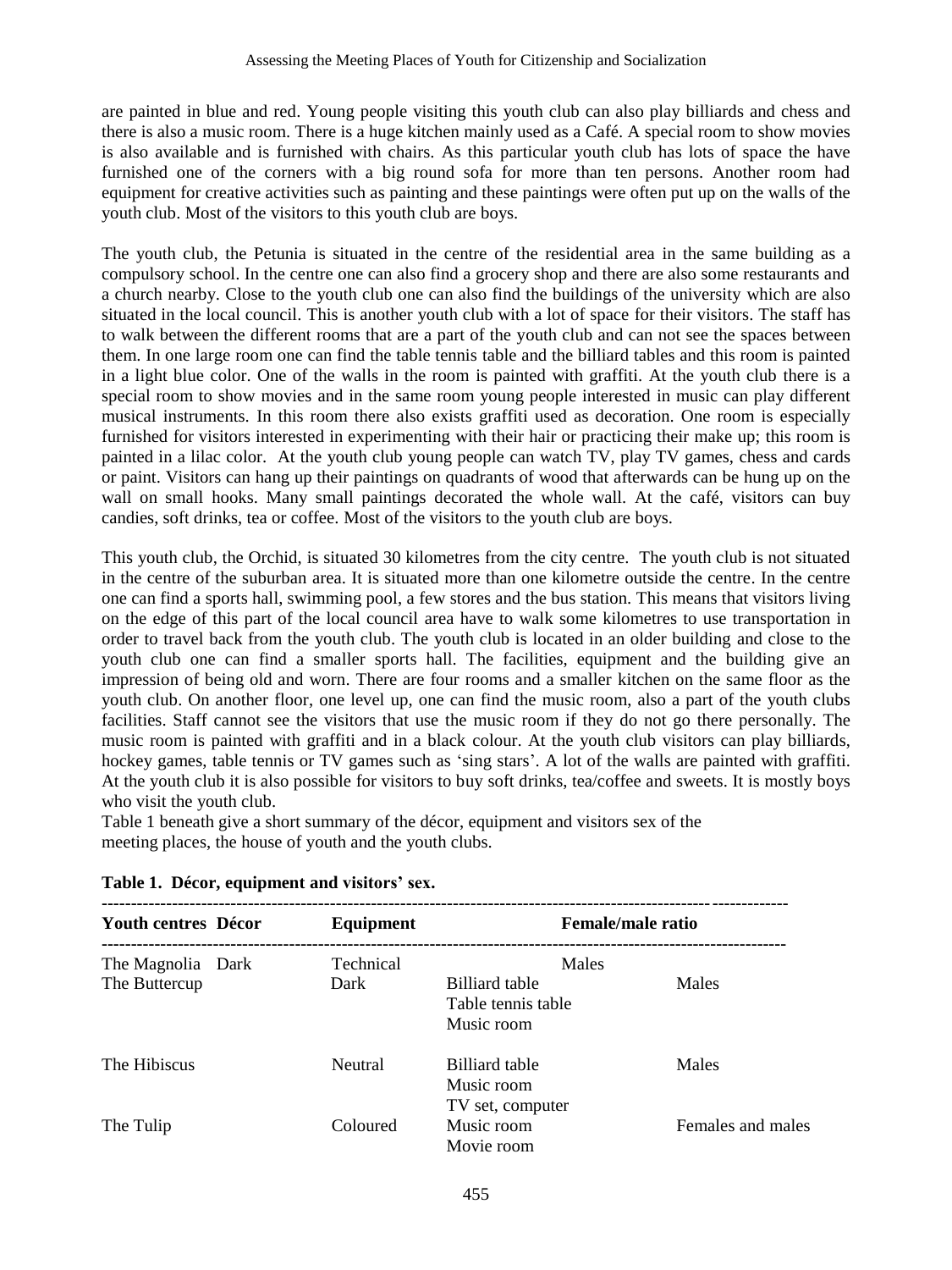|                     |                                | Equipments for creative<br>activities<br>TV-sets, computers,<br>parlour games                                  |                   |
|---------------------|--------------------------------|----------------------------------------------------------------------------------------------------------------|-------------------|
| The Begonia         | Coloured                       | Equipment for creative<br><b>Activities</b><br>Table tennis table<br><b>Billiard</b> table<br>Computer, TV-set | Females and males |
| The Viola           | Light<br>colours               | Computer, TV-set<br>Café<br><b>Billiard</b> table<br>Table tennis table                                        | Females and males |
| The Crocus          | Coloured                       | Movie room<br>Music room<br>Café<br>TV-set                                                                     | Females and males |
| The Rose            | Coloured                       | Movie room<br>Music room<br>Café<br>TV-set                                                                     | Females and males |
| The Bluebell        | Dark and<br>neutral<br>colours | Table tennis table<br><b>Billiard</b> table<br>Air hockey game<br>TV-set                                       | Males             |
| The Cactus          | Neutral<br>colours             | Table tennis table<br><b>Billiard</b> table<br>TV-set, computers                                               | Males             |
| The Marguerite Dark | Table tennis table             | Males<br><b>Billiard</b> table<br>Music room<br>Movie room                                                     |                   |
| The Petunia         | Dark                           | Table tennis table<br><b>Billiard</b> table<br>Music room<br>Movie room<br>TV-set, computer                    | Males             |
| The Orchid          | Dark                           | Table tennis table<br><b>Billiard</b> table<br>Music room<br>TV-set, computer                                  | Males             |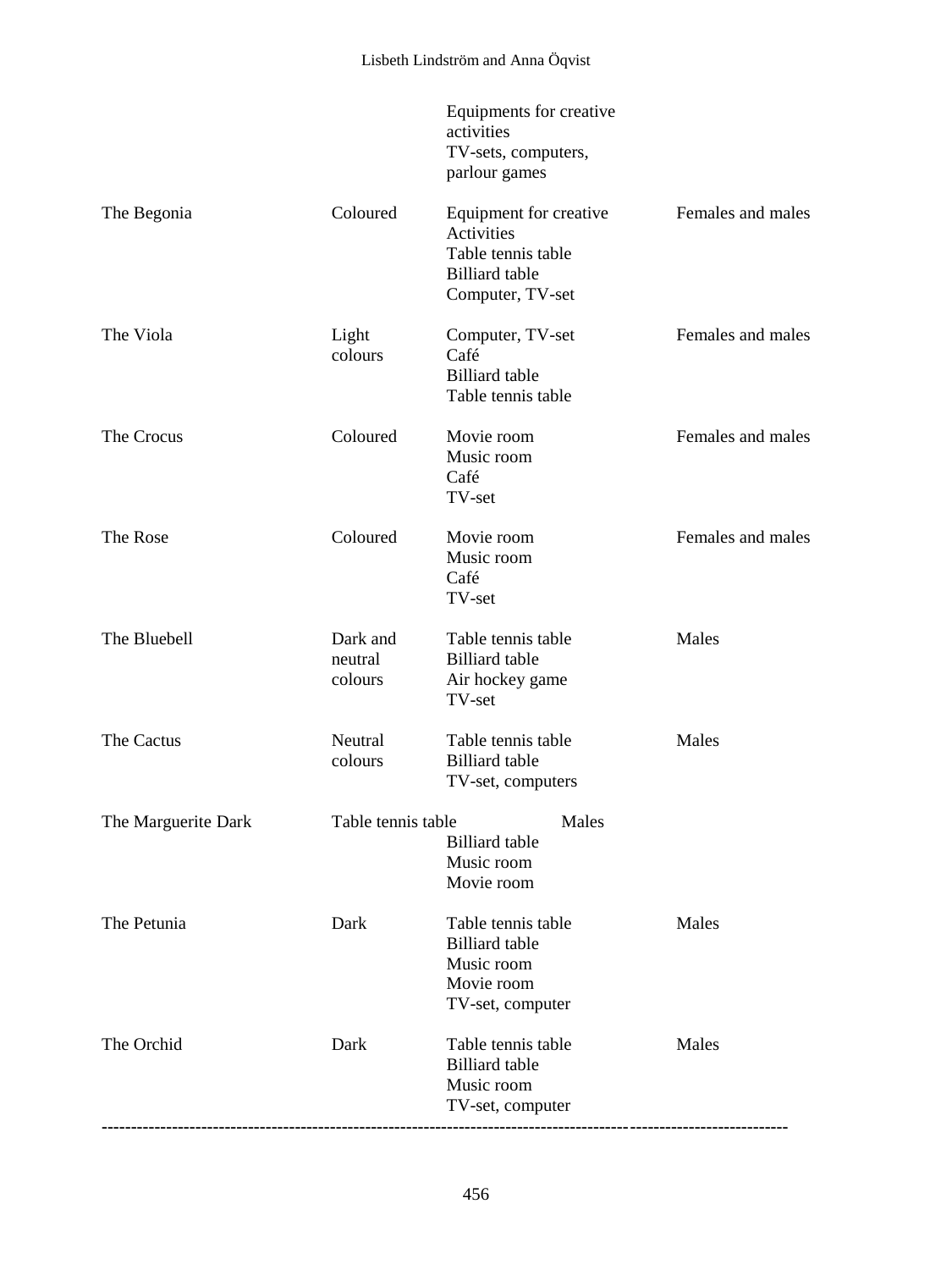Table 1 show that these places are more attractive to boys than to girls. Visitors are often regular visitors and boys find the environment, facilities and equipment more interesting than girls do.

# **4. Discussions and conclusions of findings**

Young person"s leisure time is directed towards different kinds of activities; some of them visit youth clubs and similar meeting places. Official Swedish statistics show that young people"s leisure time is also directed towards different kinds of sports, entertainment and computer and Internet activities. Depending on living conditions, leisure assumes different forms among children and young people. Participation in different kinds of leisure activities differs among different groups of children and youth. In general, children and young living in what can be described as economically vulnerable groups" such as single parents, foreign born parents and blue collar households have less active leisure time, with lower participation in organized leisure activities. About 5-10 % of the young citizens in the local council visit youth clubs and similar meeting places.

The social construction of space and place by youth is complex and multi layered. The possibilities or inability to develop young peoples´ citizenship differs according to the public space, in this case the youth club, house of youth, or the meeting place. Life experience of public spaces involves testing social dependence and independence, agency and control.

This research can give us some clues about what it is about these meeting places that attract and the activities which young people choose to participate in during their leisure time, in other words their lifestyle choices. It can also provide an understanding of the possibilities these meeting places offer for the development of young people"s citizenship.

The first aim of this research was to map out theories of citizenship and gender and practice.

Secondly, the aim was to examine whether meeting places for youth can support their citizenship in terms of gender equality, accessibility and sustainability, integration, influence and participation. The dispositions of the following discussion are from these categories mentioned above.

#### *Aspects of accessibility and sustainability*

In the local councils the priority is that open leisure activities shall contribute to all young people participating in, and influencing, those questions which are of concern to them. The target group for open leisure activities in the local council is youth from the age of 13 years and upwards. Furthermore, their aim is that staff should focus on teenagers. They believe that open leisure activities should be attractive and developed in such manner that visitors influence, develop, and realize ideas.

However from research findings one can identify that the local council give high priority to young people who search for asylum in Sweden or to young citizens that have a foreign background, although some of the visitors are older than teenagers as stated in the aims for the local council. Staff at the youth centres promote integration and citizenship development for all ages.

Research has shown that the local council has invested in relatively many meeting places for youth compared to its number of citizens. Most of them are more or less accessible for all people interested in visiting them as they are geographically located in different parts of the local council"s geographical area. Staff have informed nearby schools, information is accessible on the local council"s homepage as well as on Face Book. Many of the places are physically accessible and at some places most of the space is accessible for disabled visitors, as they are often located on the ground floor. One of the places was located on the second floor without an elevator and another was located on the edge of the suburban area somewhat far from transportation. In another place activities were situated in a basement which was without an elevator. All places were also accessible for everyone as they are free of charge for visitors and do not require membership. The research showed that it is often the same youths who visit the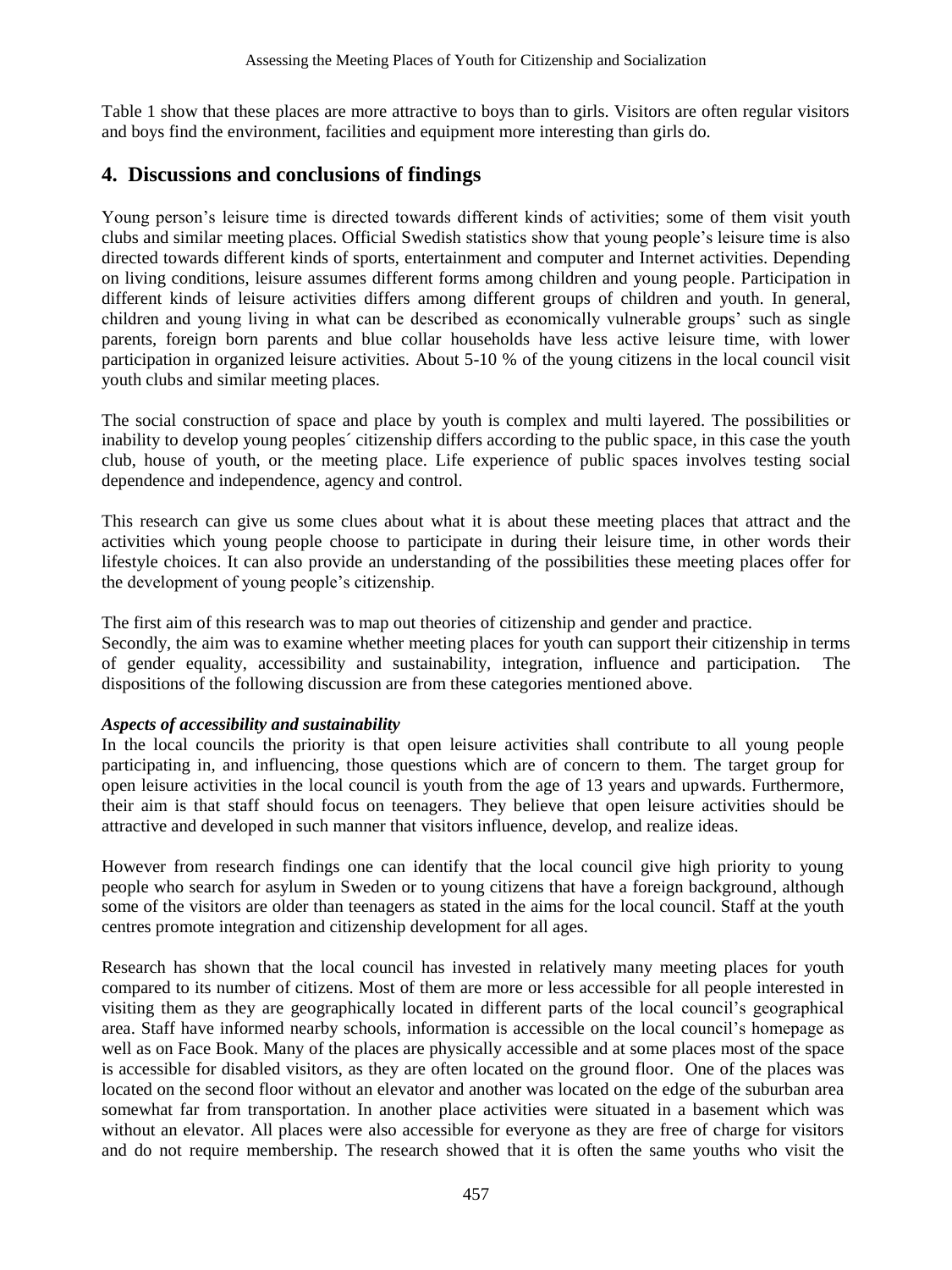facilities, the so called frequenters. The activities at the youth club the Rose cater for all citizens' accessibility to leisure.

#### *Places for integration*

Several of the meeting places and youth clubs constantly attract young people coming from other countries. Some of them are waiting for a permanent decision concerning whether they can stay in Sweden. Others have been living in the area for several years. A couple of times during the year different events are arranged at some of the places. There are days/evenings were they are open only for girls or for boys. These special times just for girls give them the possibility to talk about things such as how to do their hair or make up, about clothes, sex, norms and values. Sometimes they also have the possibility to go on excursions, such as skiing or swimming. Special days or evenings for boys are also arranged. These arrangements start from the individual"s life perspective and needs, and are built on the young persons subjective orientations, values and skills. It allows them to take a role as key actors in their own transition and integration. Schild, Pererva and Stockwell (2009) argue that young people coming from disadvantaged backgrounds often lack appropriate communication channels. This research show that youth clubs and similar meeting places can meet such challenges as youth centres can offer a communication channel into society. Youth centres are an interesting alternative for this group and can therefore contribute to the promotion of gender equality and citizenship development. This case study indicates that youth clubs and similar meeting places can be important places for a transition to citizenship and integration.

#### *Aspects of gender equality*

The research clearly indicates that boys are more attracted to visiting the meeting places and youth clubs in this local council than girls are. This phenomenon applies equally for all the places in this case study. It seems as though these meeting places, in opposition to schools, cater for boys and marginalize girls, although several initiatives have been taken to attract female visitors. At the youth club or meeting place boys often play billiards or table tennis in controlled forms, most often with other boys. It is not unusual that this is the only activity they participate in during their visits. Staff has noted that some of them visit just because of the possibility to play billiards. It is a controlled activity and it is regulated. In this research nearly every meeting place and youth club has chosen to have billiards and table tennis. This research does not provide any direct answer regarding why billiards is so important for the fulfillment of young visitors needs. However research has noted that staff often use billiards as a strategy and opportunity to learn to know the visitors. As visitors are often uninterested in attending school youth careers can offer a compensatory function to opposition to schools in developing youth citizenship. In research there seems to be a notion that visitor prefers manual activities like painting, drawing, cutting and pasting. Similarly to Pellegrini and Perlmutter (1989) this study indicates that these free creative activities are mostly done by girls.

The embodied use of space by boys seems to be more controlled than the embodiment and use by space by girls. There is an ambition in all youth clubs to have equipment that can attract and fulfill visitor"s needs. The member of staff are often evenly divided between male and female. The types of equipment often seen are TV games, computer games, music room, TV sets, smaller cinema, parlor games, cards and material for creative activities like graffiti and painting. Although the broad ambition is to have facilities that attract both female and male visitors, nevertheless most of them are males.

#### *Possibilities to influence and participate*

At all places in this case study one can notice that visitors have been involved in the decoration and design of the facilities. It is very common that visitors have decorated the walls with graffiti and walls are often decorated with pictures and paintings. Visitors have also been able to choose the color of carpets, curtains and other details of design. They can come with suggestions to staff of movies to hire, computer games to buy or excursions. Staff have noted that it is not unusual that girls have been more involved in the planning than boys although they are a minority of the visitors. Research has discovered that youth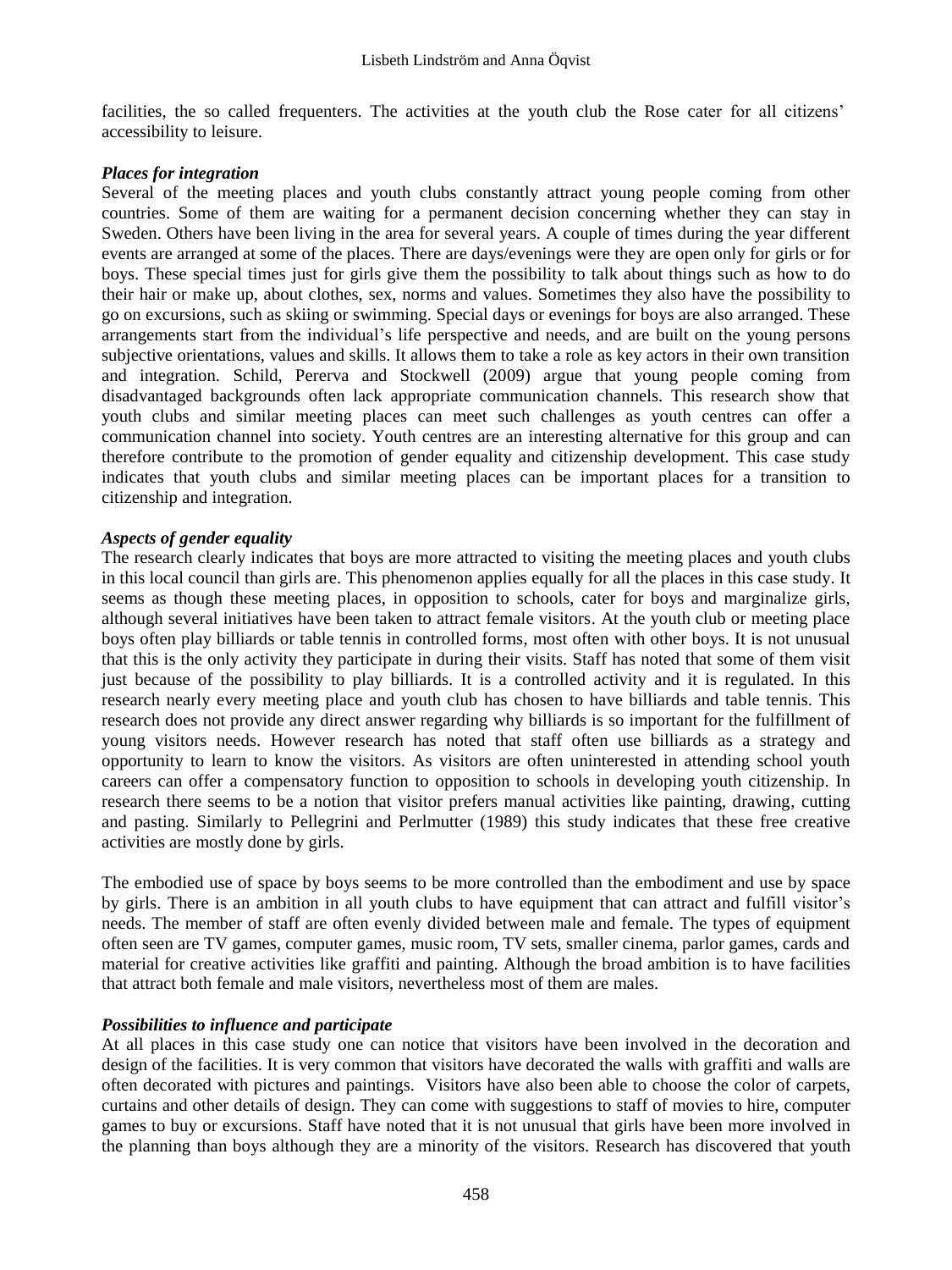clubs and similar meeting places for youth have more female visitors if they have possibility to do creative activities such as paint, draw, work in the Café, be involved in decorations of the youth centre, possibilities to do their hair and learn how to use makeup. It has also been discovered that youth centers that have invested in to design of their facilities, such as furniture, carpets and decorations in light colors, also have more female visitors.

Other examples of influence and participation are the youth assemblies seen at some of the youth clubs. The so called Café group is seen at every place in this case study. In the Café group visitors can decide about the supply of small dishes, soft drinks and sweets that can be for sale at the Café. At one of the youth clubs, a visitor explained that it is mostly girls who are members of the Café group. Gordon, Holland and Lahelma (2000) argue that different expectations are inscribed on young people depending on their sex. In this research it seems like girls although they are in a minority have expectations put on them to be responsible for the Café or for planning excursions.

This case study show that although visitors are invited to participate it is not interesting for all of them to be active and participate, some visit these places just to "hang around" or talk to other visitors or/and staff. The staff make no demands on the visitors to "do things"**,** if they force them to be active there would be a risk that the visitors would decide to not return. Staff has to balance between intimacy and distance in their way to more effectively promote gender equality and citizenship development. This is an example of how young citizens can develop their citizenship and an example of what Yuval-Davis (2002) talk about as the theatre of citizenship taking place on a daily basis.

# **5. Conclusions**

To conclude, these places are more attractive to boys than to girls. Boys find the environment, facilities and equipment more interesting than girls do. Visitors are often regular visitors and unlike school they come of their own free will and there is no demand to participate. Visitors have often an expressive life style and it is not unusual that they mistrust the school system. At the youth club and similar meeting places they can talk to staff and other visitors in a safe environment. At the youth clubs there are rules for the visitors to follow such as being a drug free place. The staff is both male and female and they are of different ages. Visitors to youth clubs and similar meeting places are often regular visitors, in this local council about 5-10 % of potential visitors come to these places established by and of the local council.

Activities are often traditional female or male activities, boys visiting the youth club and similar meeting places often play billiards or table tennis. They come to these places together with other boys and most of the time they participate with boys. Girls use space in different ways; girls are often involved in creative activities such as drawing and painting, baking, watches movies, playing TV games such as 'sing stars'. Most often they carry out these activities together with other girls at the meeting place. It is not unusual that they come to these places together with another girl or a few other girls and stay with them the whole time. Shaw (1994) argues that leisure is not a gender neutral aspect of social life. This case study shows that these places reproduce gender differences and it has shown that visitors can, if they are interested, take a role in their own transition regarding citizenship. As research have found that schools offer a more appropriate space for females youth centers such as youth clubs need to be better shaped as male spaces.

For further research there are several questions that this study has not touched upon. One such question is the youth leader"s role, gender and age. Another issue is the fact that the local council have chosen to establish youth clubs or meeting places although it is a voluntary commitment for them. An interesting question is what the consequences would be for the development of young people"s citizenship without the establishment of these places. To be critical some questions must be raised about the fact that these youth clubs and similar meeting places mostly carter for boys needs. Firstly, approximately 10 % of the young citizens between the ages 13-25 years old visit the clubs, while 90 % have chosen to not visit the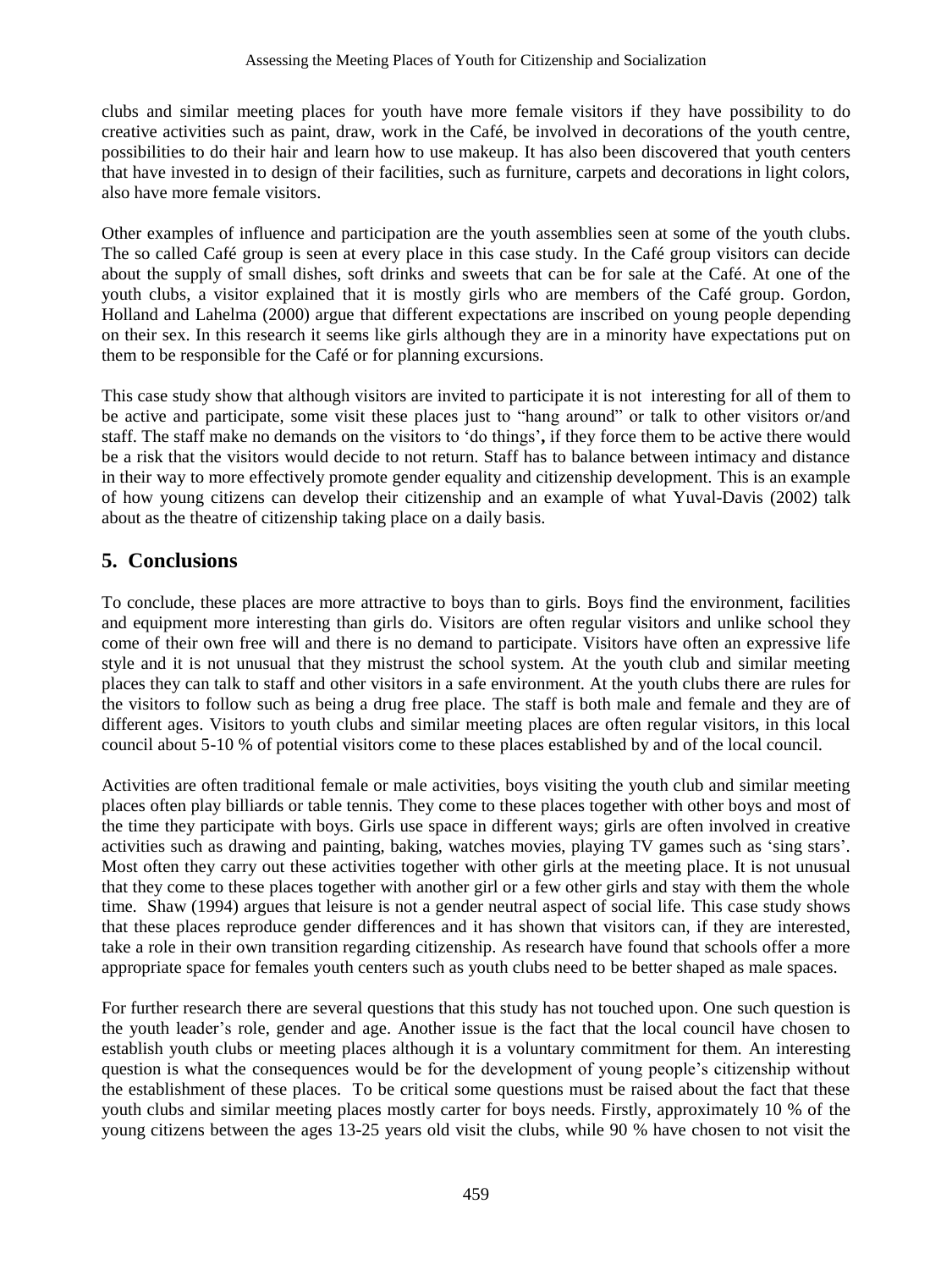youth clubs and similar meeting places. Secondly, should society be satisfied with such establishments mainly offering undemanding billiards game for boys?

#### **References**

- Ahmad, I. (2006). Teaching Government in Social Studies: Political Scientists Contributions to Citizenship Education. *The Social Studies,* 1997-1998.
- Alvesson, M, Sköldberg, K. (1994). *Tolkning och reflektion. Vetenskapsfilosofi och kvalitativ metod.* [Interpretation and reflection. Philosophy of science and qualitative method]. Lund: Studentlitteratur.
- Arnot, M. (1997). ´Gendered Citizenary´ New feminist perspectives on Education and Citizenship. *British Educational research Journal,* Vol. 23. No. 3. Pp. 275-295.
- Arnot, M. (2006). Gender equality, pedagogy and citizenship: Affirmative and transformative approaches in the UK. *Theory and Research in Education* 2006 4:131.
- Arnot, M. (2009). A global conscience collective?: Incorporating gender injustices info global citizenship education. Education, *Citizenship and Social Justice 2009;* 4; 117.
- Arnot, M & Dillabough, J-A. (2000). *Challenging Democracy. International perspectives on gender, Education and Citizenship.* London and New York: Routledge
- Banks, J., A. (2008). Diversity, Group Identity, and Citizenship Education in a Global Age. *Educational Researcher,* Vol. 37, No. 3, pp. 129-139.
- Block, J. H (1983). Differential premises arising from differential socialization of the sexes: Some conjectures. *Child Development,* 1983, 54, 1335-1354.
- Connell, R., W. (1987). *Gender & Power. Society, the Person and Sexual Politics.* Cambridge: Polity Press.
- Deutch, F., M. (2007). *Undoing gender.* Gender & Society, 2007; 21; 106.
- Eaton, W. O., & Enns, L., R. (1986). Sex differences in human motor activity level. *Psychological Bulletin,* 1986, 100, 19-28.
- Eckert, P & McConnell-Ginet S. (1995). Constructing meaning, constructing selves: Snapshots of language, gender and class from Belten High, In Hall, K & Bucholtz, M (Ed). *Gender Articulated Language and the Socially Constructed Self*. New York: Routledge.
- Einarsdóttir. T. (2003). *Challenging the slow motion of gender equality – the case of Iceland.* Paper presented in 5:th European feminist research Conference in Lund 2003.
- Faulks, K. (2006). [\(http://www.sagepublications.com\)](http://www.sagepublications.com/). Rethinking citizenship education in England: Some lessons from contemporary social and political theory. *Education, Citizenship and Social Justice.* (2006:1:123). On line (2008-05-21).
- Gordon, T, Holland, J & Lahelma, E. (2000). *Making spaces: Citizenship and difference in schools.* Basingstoke: Palgrave Macmillan.
- Helve, H. (2001). Reflexivity and Changes in Attitudes and Value Structures*.* In Helve, H & Wallace, C. (2001).*Youth, citizenship and Empowerment.* (ed). Burlington: Ashgate Publishing Company.
- Hey, V. (1997) .*The Company she keeps. An ethnography of girls´ friendships.* Buckingham: Open University Press.
- Jensen, H. (1949/2009). Den öppna linjen. [The open line] *Fria tider* 2, pp 14-15.
- Kimmel, M. (2010). *Boys and School: A Background paper on the "Boy Crisis".* Swedish government Official Reports. SOU 2010:53.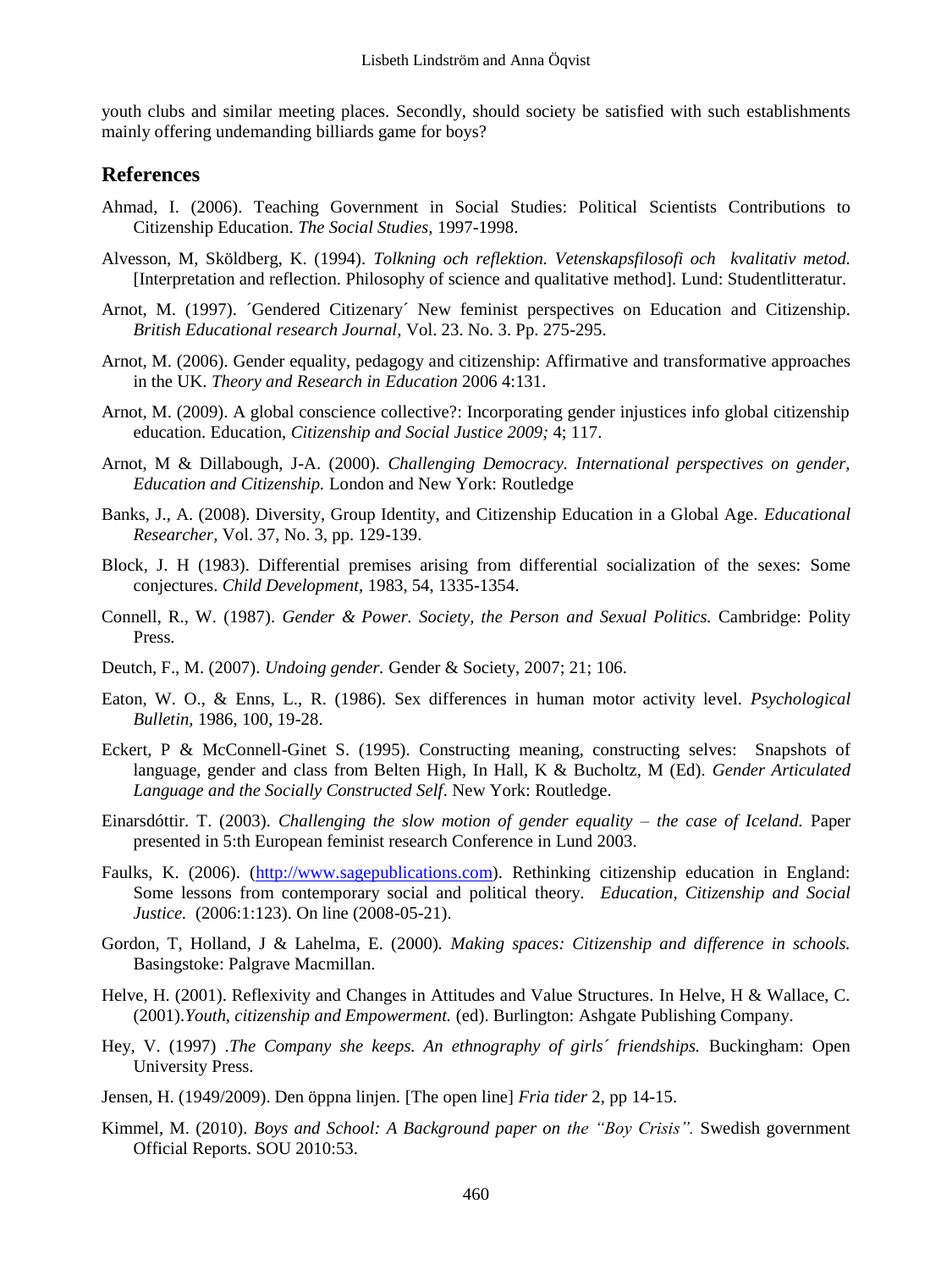- Kovacheva, S & Pohl, A. (2007). Disadvantage in youth transitions: constellations and policy dilemmas. In Colley, H., Boetzelen, P., Hoskins, B & Parveva, T. (2007). (Eds). *Social inclusion and young people: braking down the barriers.* Council of Europe Publishing. F-67075 Strasbourg Cedex. [http://book.coe.int.](http://book.coe.int/) (on line, 2010-11-08).
- Lindström, L. (2009). *Leisure activities and youth citizenship: what local councils tell about youths' leisure from the perspective of citizenship on their homepages.* Luleå: Luleå tekniska universitet, 2009. (Doctoral thesis / Luleå University of Technology).
- Lister, R. (1997). Citizenship: Towards a Feminist Synthesis. *Feminist Review,* 57: 28-48.
- Lorber, J. (1994). *Paradoxes of gender.* (New ed). New haven: Yale Univeristy Press.
- Lockyer, A. (2003). The Political Status of Children and Young people. In Lockeyr, Crick and Annette, (eds). (2003). *Education for Democratic Citizenship. Issues of Theory and Practice.* Gateshead: Tyne & Wear.
- Marshall, T., H & Bottomore. (1996). *Citizenship and Social Class.* Illinois: Pluto Classic.
- Meer, S & Sever, C. (2004). *Gender and Citizenship*. Overview report. Institute of Development Studies January 2004. On line (2010-08-18)[, http://www.ids.ac.uk/bridge.](http://www.ids.ac.uk/bridge)
- Mouffe, C. (1992). ´Feminism, Citizenship and Radical Democratic Politics "In J. Butler and J.W Scott (eds). *Feminists Theories the Political.* London and New York: Routledge.
- O´Connor, J. (1993). Gender, Class and Citizenship in the Comparative Analysis of Welfare State regimes: Theoretical and Methodological Issues. *The British Journal of Sociology,* Vol. 44. No. 3 (Sep., 1993), pp. 501-518.
- Parkin, W. (2000). Protesting like a girl: embodiment, dissent and feminist agency. *Feminist Theory,* 1 (1), pp 59-78.
- Pellegrini, A., D & Perlmutter, J., C. (1989). *Classroom contextual effects on children's play.* Development Psychology, 1989, 25, 289-296.
- Pomerleau, A., Bolduc, D., Malcuit, G & Cossette, L. (1990). Pink or Blue: Environmental Gender Stereotypes in the First Two years of Life. *Sex Roles,* Vol. 22, Nos. 5/6, 1990.
- Shaw, S., M. (1994). Gender, Leisure, and Constraint: Towards a Framework for the Analysis of Women´s Leisure. *Journal of Leisure research*, 1994. Vol. 26. No. 1, pp 8-22.
- Schild, H, Pererva, Y and N, Stockwell (2009). Preface: European citizenship and young people in Europe. In Dolejsiová, D & López, M., A., G. (2009). (eds). *European citizenship – in the process of construction …. Challenges for citizenship, citizenship education and democratic practice in Europe.* Council of Europe Publishing. F-67075 Strasbourg Cedex, [http://book.coe.int.](http://book.coe.int/) (on line, 2010-11-15).
- Torres, C., A. (1998). Democracy, Education, and Multiculturalism: Dilemmas of Citizenship in a Global World. *Comparative Education Review, Vol. 42. No. 4 (Nov., 1998), pp. 421- 447.*
- Turner. B., S. (1993). *Citizenship and Social Theory.* London. SAGE Publications.
- Weaver-Hightower, M. (2003). The "Boy Turn" in Research on gender and Education. *Review of Educational Research,* Vol. 73. No. 4 (Winter, 2003). Pp 471-498.
- West, C & Zimmerman, D., H. (1987). Doing gender. *Gender and Society.* Vol. 1. No. 2 (Jun., 1987), pp. 125-151.
- Yin, R, K. (1994). Case study research: design and Methods. (2. ed.) Thousand Oaks, CA: Sage.

Yuval-Davis, N. (1997). *Gender & Nation.* London: Sage Publications Ltd.